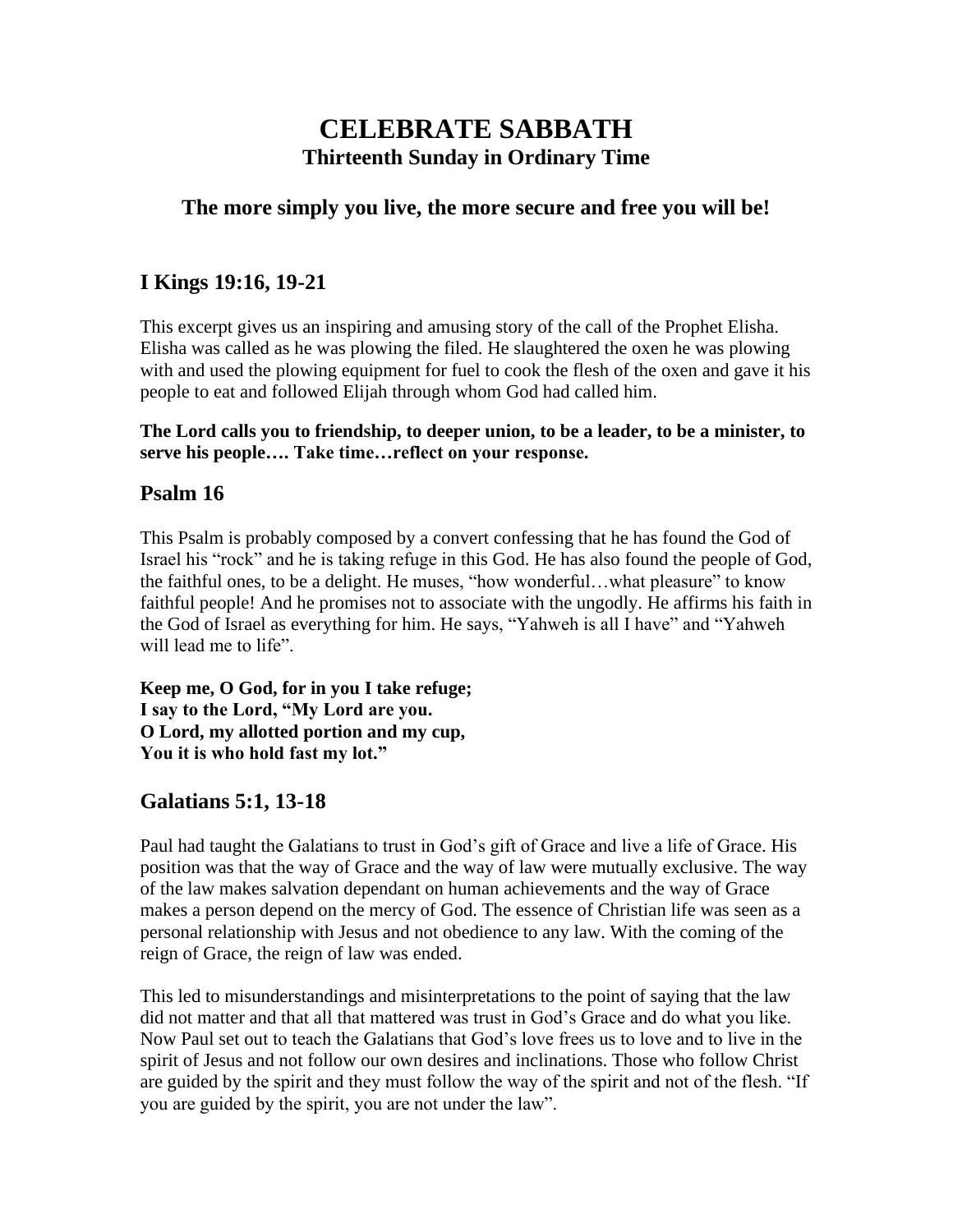**You are called for freedom. Use this freedom as an opportunity to serve one another in love. Do not consume one another (biting and tearing each other as Paul says to the Galatians) but empower one another in love.**

**Break the yoke of hatred, oppression, discrimination, sin, violence....and accept the yoke of freedom, harmony. Communion, fellowship....**

### **Luke 9:51-62**

This excerpt gives us the response Jesus made to those who did not welcome him and to those who wished to follow him. It also tells us about how he challenged them to remain resolute and faithful to their mission and surrender themselves in service. Jesus was on his way to Jerusalem through Samaritan territory. The Samaritans did not welcome him. James and John wanted to do something about it. They asked him if they could call down fire from heaven and destroy them. It was another way of saying, "Shall we beat their brains out?" Jesus said: Let them be. Let's go on to fulfill our mission.

**Jesus journeyed into hostile territory without fear and without security measurers and invited others to follow him without turning back.**

**Cultivate values of the Kingdom, nonviolent attitude, love of enemies, love for the "reign" of God above earthly matters, tenacity in fulfilling chosen mission……**

Someone in the crowd expressed his desire to follow Jesus and he was asked to count the cost. Jesus called others to follow him and they had various excuses and he challenged them to seize the opportunity to be involved in the kingdom.

**Count the cost before you make choices and decisions. Don't get carried away with feelings and ideas of the moment……. Learn to prayerfully discern choices.**

**Seize the opportunity when it comes. There is tragedy in "unseized" moments. May God give us strength to make choices and decisions that will save us from the tragedy of "unseized" moments.**

**When you have come to know the urgency of getting out of a situation or into a new or different situation, choose to do so now. Do not wait for tomorrow. Now is the moment of Grace…Now is the kingdom.**

**Make a clean break from all the binding forces in your life for discipleship with Jesus.** 

**Stay focused on the Lord and His purpose for you…… do not look back or get sidetracked…… stay focused… no turning back.**